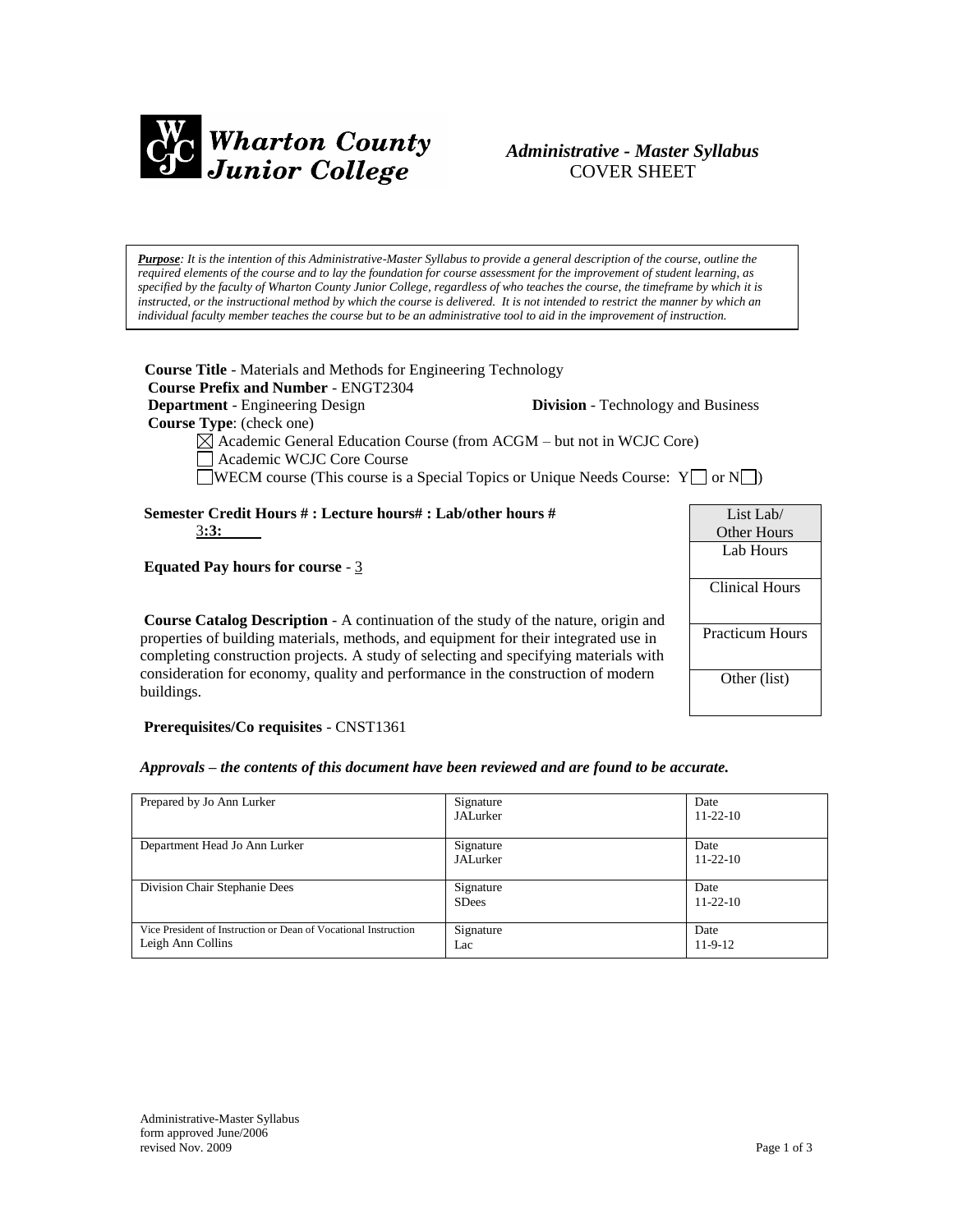

**I. Topical Outline** – Each offering of this course must include the following topics (be sure to include information regarding lab, practicum, clinical or other non-lecture instruction):

Designing Buildings and Building Systems

Foundation systems - loads, footing, slab on grade, grade beams, piers, piles Exterior walls - wood components, concrete components, steel components Building Envelop Systems - roofing, siding, windows, doors Building Material - Wood - lumber production, properties, standard sizes, built-up shapes, erection methods, building codes Building Material - Concrete - ingredients, placement methods, formwork, reinforcing Building Material - Steel - standard sizes, typical spans, built-up shapes, erection methods, building codes Masonry Construction - CMU standard sizes and shapes, placement methods Roofing Systems - wood componenets, concrete components, steel components Windows, Interior, Floors, Finishess

# **II. Course Learning Outcomes**

| <b>Course Learning Outcome</b>                                                                                                                                                                                                                                                                                                                                                                                                         | <b>Method of Assessment</b>                                                                                                                                                                            |
|----------------------------------------------------------------------------------------------------------------------------------------------------------------------------------------------------------------------------------------------------------------------------------------------------------------------------------------------------------------------------------------------------------------------------------------|--------------------------------------------------------------------------------------------------------------------------------------------------------------------------------------------------------|
| Upon the completion of the course students will demonstrate<br>the ability to understand:<br>Common terminology and Units of Measurements<br>Composition and properties of common building materials<br>Standard sizes and shapes<br>Conformance references and testing techniques<br>Products, systems and interface issues<br>Selected assembly techniques and equipment useage<br>Build codes functions, standards and requirements | A portfolio containing student work projects will be assessed<br>using the ruberic attached to this document. Eighty percent of<br>the students will earn a minimum of 70% of the points<br>available. |

# **III. Required Text(s), Optional Text(s) and/or Materials to be supplied by Student.**

Fundamentals of Building Construction, Materials and Methods by Edward Allen and Joseph Iano; John Wiley and Sons, Inc.

#### **IV. Suggested Course Maximum** - 20

**V. List any specific spatial or physical requirements beyond a typical classroom required to teach the course**.